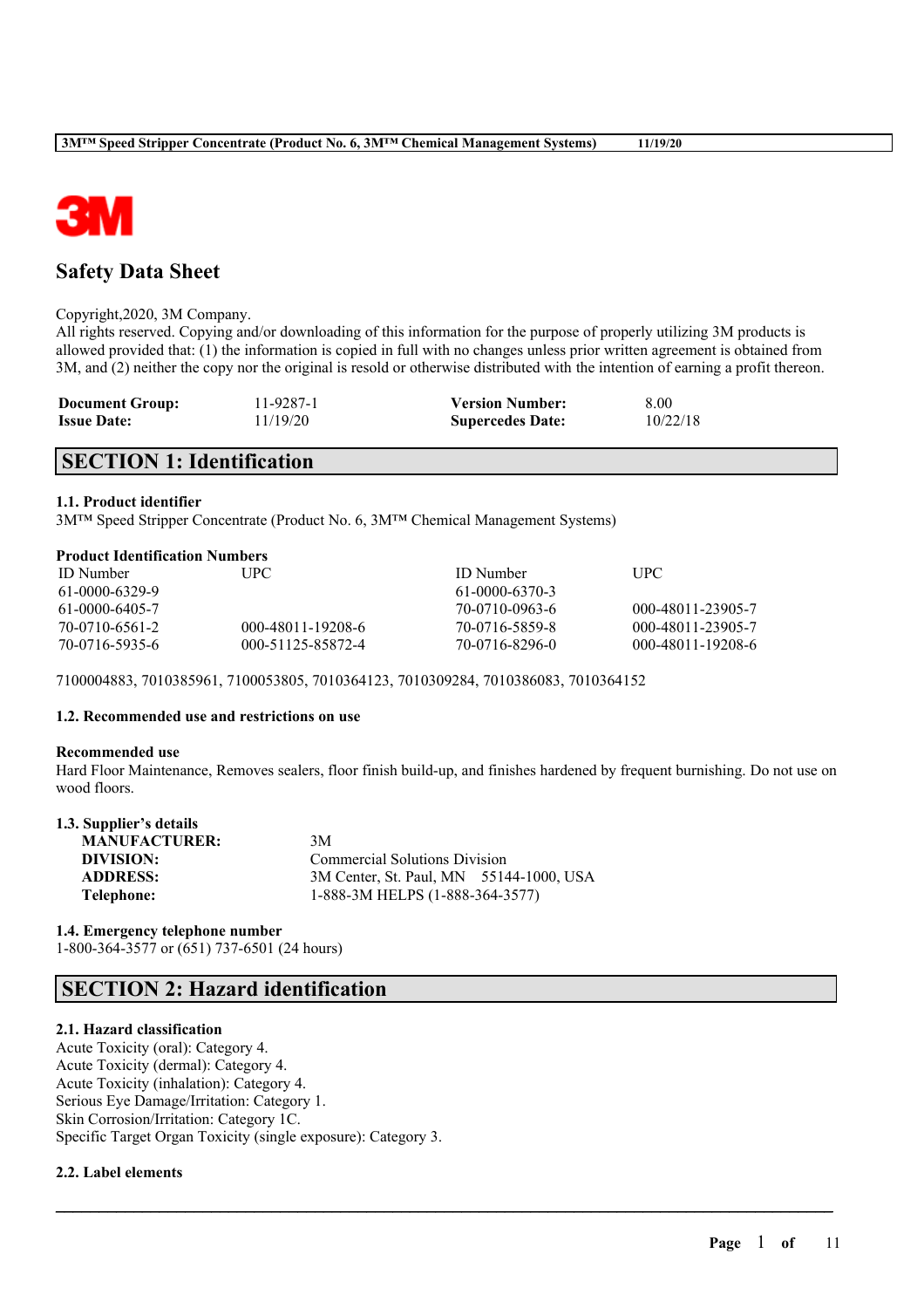**Signal word**

Danger

### **Symbols**

Corrosion | Exclamation mark |

# **Pictograms**



# **Hazard Statements**

Harmful if swallowed. Harmful in contact with skin. Causes severe skin burns and eye damage. Harmful if inhaled. May cause respiratory irritation. May cause drowsiness or dizziness.

### **Precautionary Statements**

### **Prevention:**

Do not breathe dust/fume/gas/mist/vapors/spray. Use only outdoors or in a well-ventilated area. Wear protective gloves, protective clothing, and eye/face protection. Do not eat, drink or smoke when using this product. Wash thoroughly after handling.

### **Response:**

IF INHALED: Remove person to fresh air and keep comfortable for breathing. IF ON SKIN (or hair): Take off immediately all contaminated clothing. Rinse skin with water/shower. IF IN EYES: Rinse cautiously with water for several minutes. Remove contact lenses, if present and easy to do. Continue rinsing. Immediately call a POISON CENTER or doctor/physician. Wash contaminated clothing before reuse. IF SWALLOWED: Rinse mouth. Do NOT induce vomiting.

### **Storage:**

Store in a well-ventilated place. Keep container tightly closed. Store locked up.

# **Disposal:**

Dispose of contents/container in accordance with applicable local/regional/national/international regulations.

 $\mathcal{L}_\mathcal{L} = \mathcal{L}_\mathcal{L} = \mathcal{L}_\mathcal{L} = \mathcal{L}_\mathcal{L} = \mathcal{L}_\mathcal{L} = \mathcal{L}_\mathcal{L} = \mathcal{L}_\mathcal{L} = \mathcal{L}_\mathcal{L} = \mathcal{L}_\mathcal{L} = \mathcal{L}_\mathcal{L} = \mathcal{L}_\mathcal{L} = \mathcal{L}_\mathcal{L} = \mathcal{L}_\mathcal{L} = \mathcal{L}_\mathcal{L} = \mathcal{L}_\mathcal{L} = \mathcal{L}_\mathcal{L} = \mathcal{L}_\mathcal{L}$ 

# **2.3. Hazards not otherwise classified**

May cause chemical gastrointestinal burns.

25% of the mixture consists of ingredients of unknown acute oral toxicity. 62% of the mixture consists of ingredients of unknown acute dermal toxicity. 62% of the mixture consists of ingredients of unknown acute inhalation toxicity.

# **SECTION 3: Composition/information on ingredients**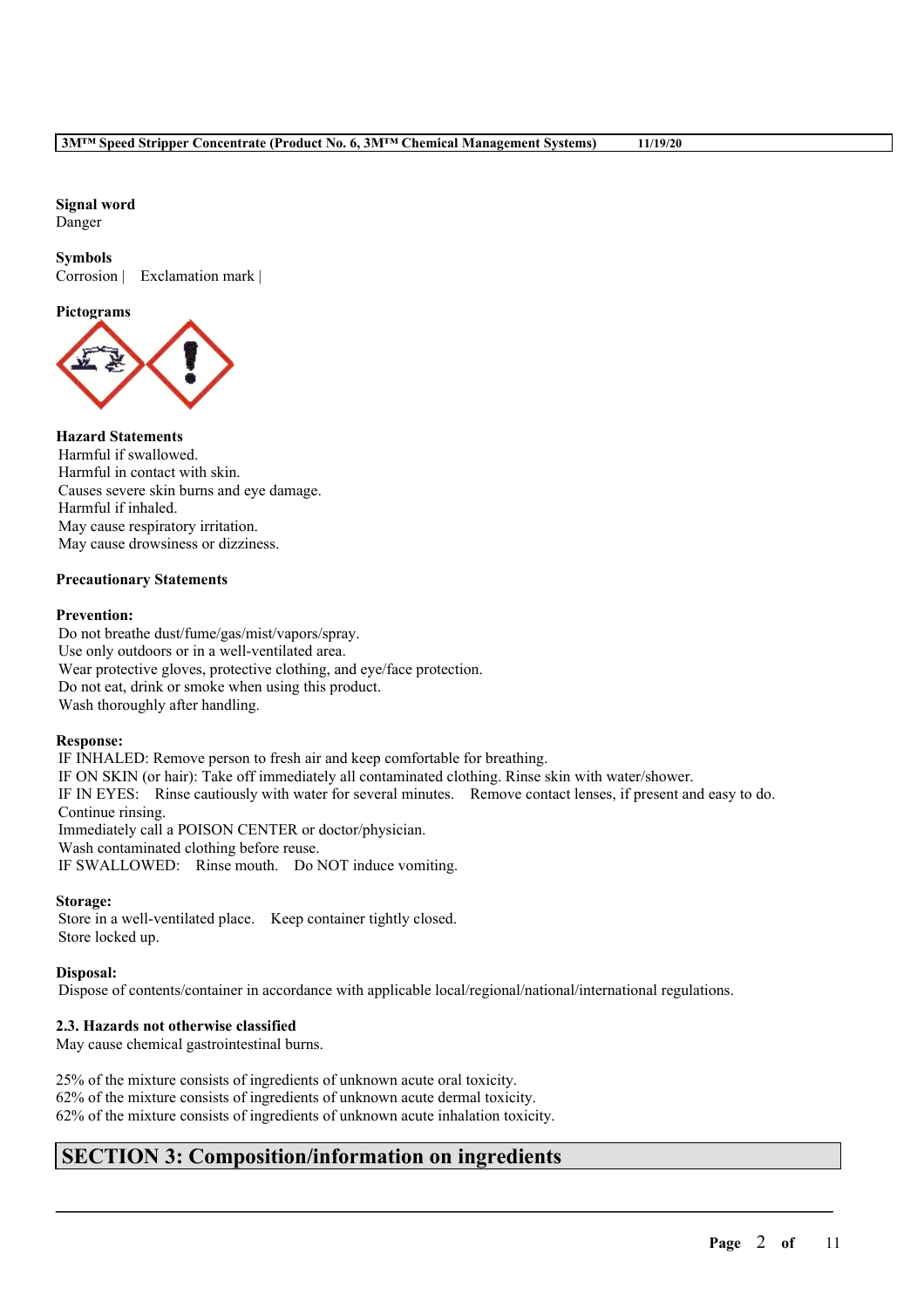| Ingredient                          | <b>C.A.S. No.</b> | $\%$ by Wt                   |
|-------------------------------------|-------------------|------------------------------|
| <b>BENZYL ALCOHOL</b>               | $100-51-6$        | 30 - 60 Trade Secret *       |
| <b>ETHANOLAMINE</b>                 | $141 - 43 - 5$    | 30 - 60 Trade Secret *       |
| Nonyl-Phenyl Ether                  | Trade Secret*     | 10 - 30 Trade Secret *       |
| POLYETHYLENE GLYCOL TRIMETHYL NONYL | 60828-78-6        | 1 - 5 Trade Secret *         |
| <b>ETHER</b>                        |                   |                              |
| Etidronic Acid                      | 2809-21-4         | $\leq 0.5$ Trade Secret $*$  |
| Fragrance                           | Trade Secret*     | $\leq$ 0.25 Trade Secret *   |
| Acid Blue 80                        | 4474-24-2         | $\leq$ 0.0075 Trade Secret * |

\*The specific chemical identity and/or exact percentage (concentration) of this composition has been withheld as a trade secret.

# **SECTION 4: First aid measures**

### **4.1. Description of first aid measures**

### **Inhalation:**

Remove person to fresh air. If you feel unwell, get medical attention.

### **Skin Contact:**

Immediately flush with large amounts of water for at least 15 minutes. Remove contaminated clothing. Get immediate medical attention. Wash clothing before reuse.

### **Eye Contact:**

Immediately flush with large amounts of water for at least 15 minutes. Remove contact lenses if easy to do. Continue rinsing. Immediately get medical attention.

#### **If Swallowed:**

Rinse mouth. Do not induce vomiting. Get immediate medical attention.

### **4.2. Most important symptoms and effects, both acute and delayed**

See Section 11.1. Information on toxicological effects.

# **4.3. Indication of any immediate medical attention and special treatment required**

Not applicable.

# **SECTION 5: Fire-fighting measures**

### **5.1. Suitable extinguishing media**

In case of fire: Use a fire fighting agent suitable for ordinary combustible material such as water or foam to extinguish.

### **5.2. Special hazards arising from the substance or mixture**

None inherent in this product.

### **Hazardous Decomposition or By-Products**

| <b>Substance</b>   | <b>Condition</b>  |
|--------------------|-------------------|
| Carbon monoxide    | During Combustion |
| Carbon dioxide     | During Combustion |
| Oxides of Nitrogen | During Combustion |

### **5.3. Special protective actions for fire-fighters**

Wear full protective clothing, including helmet, self-contained, positive pressure or pressure demand breathing apparatus, bunker coat and pants, bands around arms, waist and legs, face mask, and protective covering for exposed areas of the head.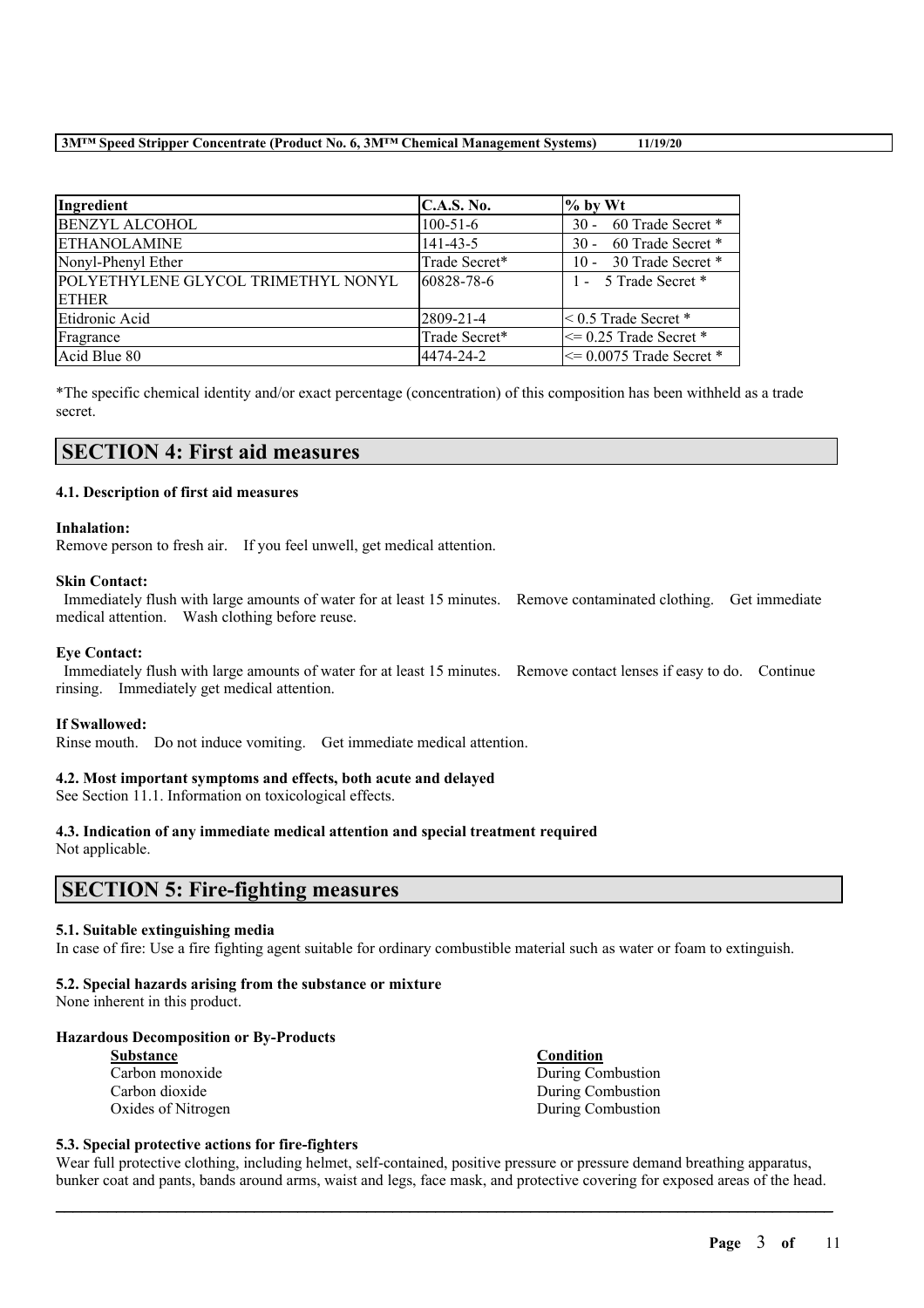# **SECTION 6: Accidental release measures**

### **6.1. Personal precautions, protective equipment and emergency procedures**

Evacuate area. Ventilate the area with fresh air. For large spill, or spills in confined spaces, provide mechanical ventilation to disperse or exhaust vapors, in accordance with good industrial hygiene practice. Refer to other sections of this SDS for information regarding physical and health hazards, respiratory protection, ventilation, and personal protective equipment.

### **6.2. Environmental precautions**

Avoid release to the environment. For larger spills, cover drains and build dikes to prevent entry into sewer systems or bodies of water.

### **6.3. Methods and material for containment and cleaning up**

Contain spill. Working from around the edges of the spill inward, cover with bentonite, vermiculite, or commercially available inorganic absorbent material. Mix in sufficient absorbent until it appears dry. Remember, adding an absorbent material does not remove a physical, health, or environmental hazard. Collect as much of the spilled material as possible. Place in a closed container approved for transportation by appropriate authorities. Clean up residue with water. Seal the container. Dispose of collected material as soon as possible in accordance with applicable local/regional/national/international regulations.

# **SECTION 7: Handling and storage**

### **7.1. Precautions for safe handling**

For industrial/occupational use only. Not for consumer sale or use. This product is not intended to be used without prior dilution as specified on the product label. Grounding or safety shoes with electrostatic dissipating soles (ESD) are not required with a chemical dispensing system. Keep out of reach of children. Do not breathe dust/fume/gas/mist/vapors/spray. Do not get in eyes, on skin, or on clothing. Do not eat, drink or smoke when using this product. Wash thoroughly after handling. Avoid release to the environment. Wash contaminated clothing before reuse.

### **7.2. Conditions for safe storage including any incompatibilities**

Store in a well-ventilated place. Keep container tightly closed. Store away from acids.

# **SECTION 8: Exposure controls/personal protection**

#### **8.1. Control parameters**

#### **Occupational exposure limits**

If a component is disclosed in section 3 but does not appear in the table below, an occupational exposure limit is not available for the component.

| Ingredient            | C.A.S. No.     | Agency       | Limit type                                      | <b>Additional Comments</b> |
|-----------------------|----------------|--------------|-------------------------------------------------|----------------------------|
| <b>BENZYL ALCOHOL</b> | $100 - 51 - 6$ | AIHA         | $\text{TWA}:44.2 \text{ mg/m3}(10 \text{ ppm})$ |                            |
| <b>LETHANOLAMINE</b>  | $141 - 43 - 5$ | <b>ACGIH</b> | TWA:3 ppm;STEL:6 ppm                            |                            |
| <b>IETHANOLAMINE</b>  | 141-43-5       | <b>OSHA</b>  | $\text{TWA:6 mg/m3}(3 \text{ ppm})$             |                            |

ACGIH : American Conference of Governmental Industrial Hygienists

AIHA : American Industrial Hygiene Association

CMRG : Chemical Manufacturer's Recommended Guidelines

OSHA : United States Department of Labor - Occupational Safety and Health Administration

TWA: Time-Weighted-Average

STEL: Short Term Exposure Limit

CEIL: Ceiling

### **8.2. Exposure controls**

### **8.2.1. Engineering controls**

NOTE: When used with a chemical dispensing system as directed, special ventilation is not required. Use general dilution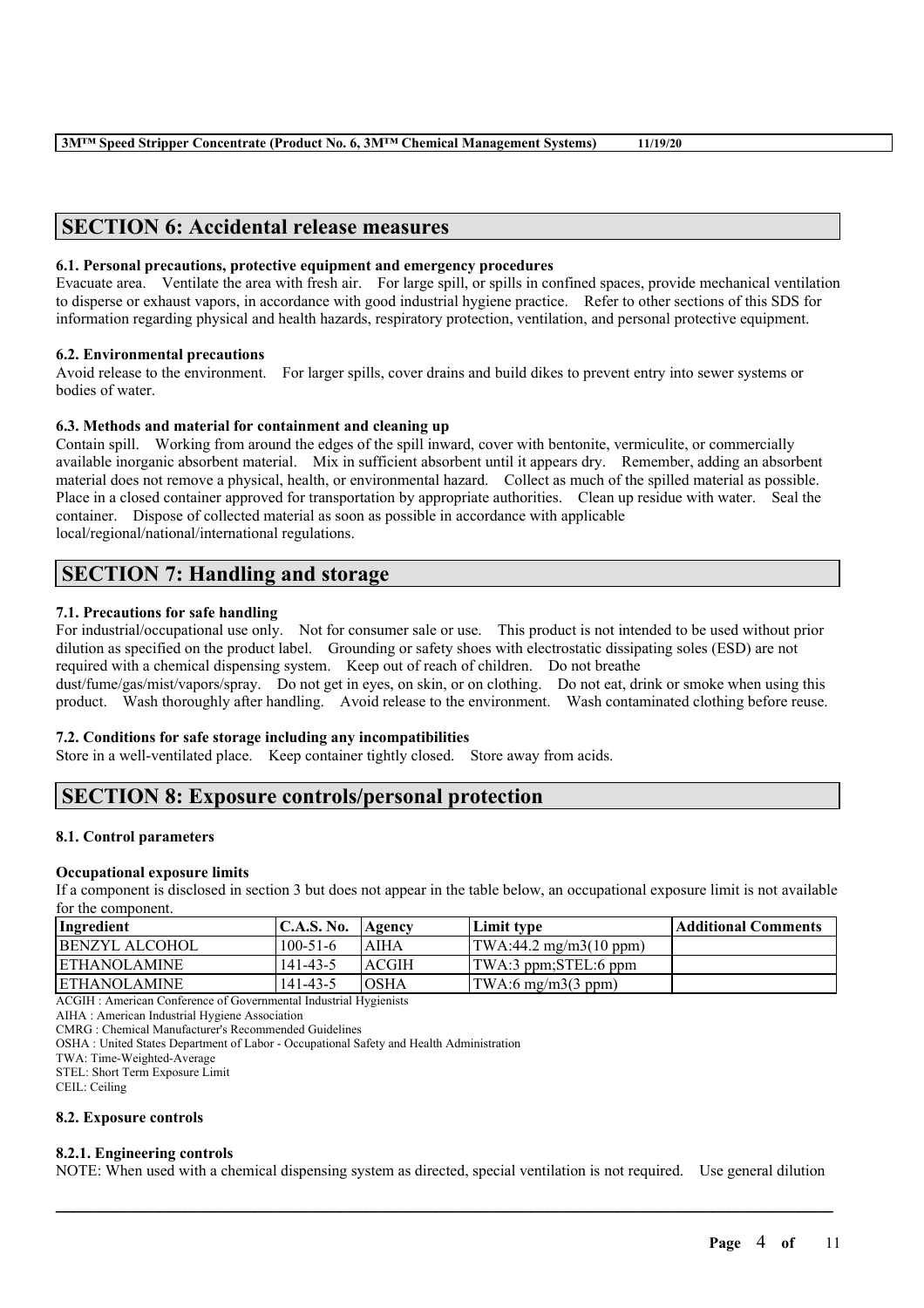| 3M™ Speed Stripper Concentrate (Product No. 6, 3M™ Chemical Management Systems)<br>11/19/20 |
|---------------------------------------------------------------------------------------------|
|---------------------------------------------------------------------------------------------|

ventilation and/or local exhaust ventilation to control airborne exposures to below relevant Exposure Limits and/or control dust/fume/gas/mist/vapors/spray. If ventilation is not adequate, use respiratory protection equipment.

### **8.2.2. Personal protective equipment (PPE)**

### **Eye/face protection**

NOTE: When used with a chemical dispensing system as directed, eye contact with the concentrate is not expected to occur. If the product is not used with a chemical dispensing system or if there is an accidental release, wear protective eye/face protection. Select and use eye/face protection to prevent contact based on the results of an exposure assessment. The following eye/face protection(s) are recommended:

Full Face Shield

Indirect Vented Goggles

### **Skin/hand protection**

NOTE: When used with a chemical dispensing system as directed, skin contact with the concentrate is not expected to occur. If product is not used with a chemical dispensing system or if there is an accidental release:

Select and use gloves and/or protective clothing approved to relevant local standards to prevent skin contact based on the results of an exposure assessment. Selection should be based on use factors such as exposure levels, concentration of the substance or mixture, frequency and duration, physical challenges such as temperature extremes, and other use conditions. Consult with your glove and/or protective clothing manufacturer for selection of appropriate compatible gloves/protective clothing.

Note: Nitrile gloves may be worn over polymer laminate gloves to improve dexterity. Gloves made from the following material(s) are recommended: Polymer laminate

If this product is used in a manner that presents a higher potential for exposure (eg. spraying, high splash potential etc.), then use of protective coveralls may be necessary.

If product is not used with a chemical dispensing system or if there is an accidental release:

Select and use body protection to prevent contact based on the results of an exposure assessment. The following protective clothing material(s) are recommended:

Apron - polymer laminate

Boots - Rubber

### **Respiratory protection**

NOTE: When used with a chemical dispensing system as directed, respiratory protection is not required.

If product is not used with a chemical dispensing system or if there is an accidental release:

An exposure assessment may be needed to decide if a respirator is required. If a respirator is needed, use respirators as part of a full respiratory protection program. Based on the results of the exposure assessment, select from the following respirator type(s) to reduce inhalation exposure:

 $\mathcal{L}_\mathcal{L} = \mathcal{L}_\mathcal{L} = \mathcal{L}_\mathcal{L} = \mathcal{L}_\mathcal{L} = \mathcal{L}_\mathcal{L} = \mathcal{L}_\mathcal{L} = \mathcal{L}_\mathcal{L} = \mathcal{L}_\mathcal{L} = \mathcal{L}_\mathcal{L} = \mathcal{L}_\mathcal{L} = \mathcal{L}_\mathcal{L} = \mathcal{L}_\mathcal{L} = \mathcal{L}_\mathcal{L} = \mathcal{L}_\mathcal{L} = \mathcal{L}_\mathcal{L} = \mathcal{L}_\mathcal{L} = \mathcal{L}_\mathcal{L}$ 

Half facepiece or full facepiece air-purifying respirator suitable for organic vapors and particulates

For questions about suitability for a specific application, consult with your respirator manufacturer.

# **SECTION 9: Physical and chemical properties**

### **9.1. Information on basic physical and chemical properties**

| Appearance<br><b>Physical state</b><br><b>Color</b> | Liquid<br>Royal Blue |
|-----------------------------------------------------|----------------------|
| Odor                                                | Soapy                |
| Odor threshold                                      | No Data Available    |
| pН                                                  | $10.5 - 11.5$        |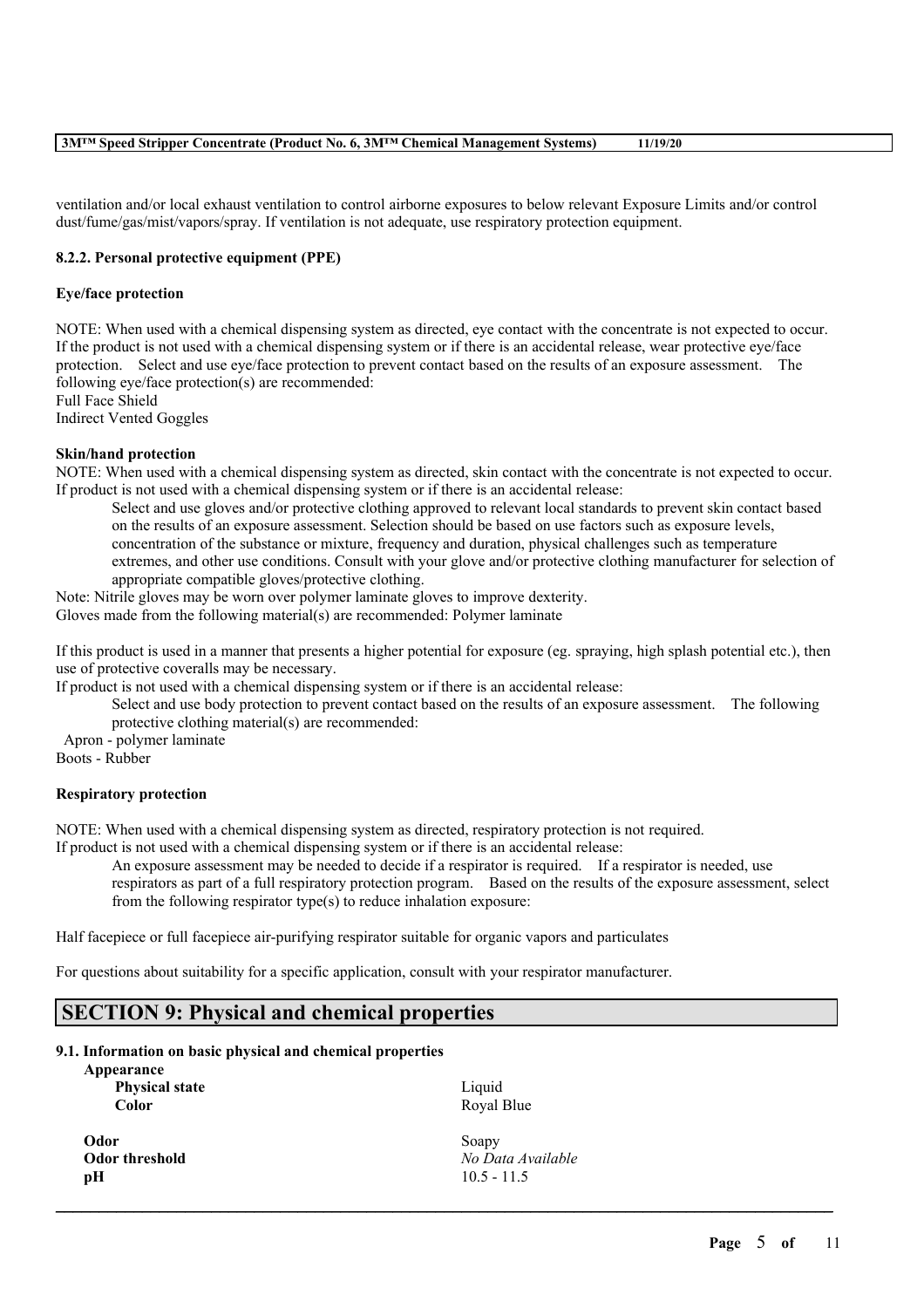**Melting point** *Not Applicable* **Boiling Point** > 220 °F **Flash Point** > 220 ºF [*Test Method:*Tagliabue Closed Cup] **Evaporation rate** > 1 [*Ref Std:*WATER=1] **Flammability (solid, gas)** Not Applicable **Flammable Limits(LEL)** *No Data Available* **Flammable Limits(UEL)** *No Data Available* **Vapor Pressure** <=27 psia [@ 131 ºF] [*Details:*MITS data] **Vapor Density** > 1 [*Ref Std:*AIR=1] **Specific Gravity** 1 [*Ref Std:*WATER=1] **Solubility in Water** Complete **Solubility- non-water** *No Data Available* **Partition coefficient: n-octanol/ water** *No Data Available* **Autoignition temperature** *No Data Available* **Decomposition temperature** *No Data Available* **Viscosity**  $\leq 100$  centipoise **Volatile Organic Compounds** 90 - 98 % weight [*Test Method:*calculated per CARB title 2] **Percent volatile** *No Data Available* **VOC Less H2O & Exempt Solvents** 950 - 1000 g/l [*Test Method:*calculated per CARB title 2]

# **SECTION 10: Stability and reactivity**

### **10.1. Reactivity**

This material is considered to be non reactive under normal use conditions.

# **10.2. Chemical stability**

Stable.

### **10.3. Possibility of hazardous reactions**

Hazardous polymerization will not occur.

# **10.4. Conditions to avoid**

None known.

#### **10.5. Incompatible materials** None known.

### **10.6. Hazardous decomposition products**

**Substance Condition**

None known.

Refer to section 5.2 for hazardous decomposition products during combustion.

# **SECTION 11: Toxicological information**

The information below may not be consistent with the material classification in Section 2 if specific ingredient **classifications are mandated by a competent authority. In addition, toxicological data on ingredients may not be** reflected in the material classification and/or the signs and symptoms of exposure, because an ingredient may be present below the threshold for labeling, an ingredient may not be available for exposure, or the data may not be **relevant to the material as a whole.**

 $\mathcal{L}_\mathcal{L} = \mathcal{L}_\mathcal{L} = \mathcal{L}_\mathcal{L} = \mathcal{L}_\mathcal{L} = \mathcal{L}_\mathcal{L} = \mathcal{L}_\mathcal{L} = \mathcal{L}_\mathcal{L} = \mathcal{L}_\mathcal{L} = \mathcal{L}_\mathcal{L} = \mathcal{L}_\mathcal{L} = \mathcal{L}_\mathcal{L} = \mathcal{L}_\mathcal{L} = \mathcal{L}_\mathcal{L} = \mathcal{L}_\mathcal{L} = \mathcal{L}_\mathcal{L} = \mathcal{L}_\mathcal{L} = \mathcal{L}_\mathcal{L}$ 

**11.1. Information on Toxicological effects**

**Signs and Symptoms of Exposure**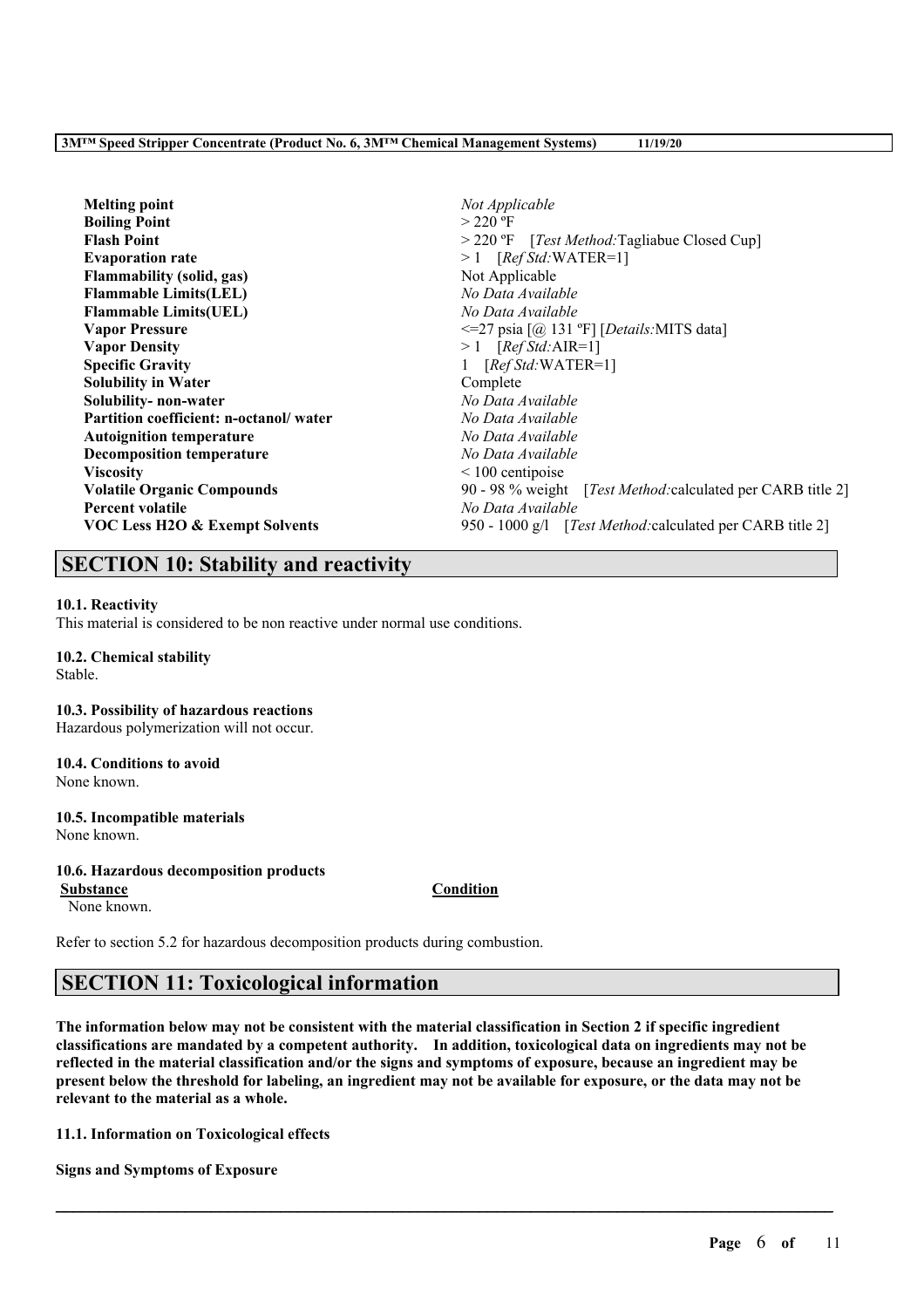#### Based on test data and/or information on the components, this material may produce the following health effects:

#### **Inhalation:**

Harmful if inhaled.

Respiratory Tract Irritation: Signs/symptoms may include cough, sneezing, nasal discharge, headache, hoarseness, and nose and throat pain.

May cause additional health effects (see below).

#### **Skin Contact:**

Harmful in contact with skin. Corrosive (Skin Burns): Signs/symptoms may include localized redness, swelling, itching, intense pain, blistering, ulceration, and tissue destruction.

#### **Eye Contact:**

Corrosive (Eye Burns): Signs/symptoms may include cloudy appearance of the cornea, chemical burns, severe pain, tearing, ulcerations, significantly impaired vision or complete loss of vision.

#### **Ingestion:**

Harmful if swallowed. Gastrointestinal Corrosion: Signs/symptoms may include severe mouth, throat and abdominal pain; nausea; vomiting; and diarrhea; blood in the feces and/or vomitus may also be seen.

May cause additional health effects (see below).

### **Additional Health Effects:**

#### **Single exposure may cause target organ effects:**

Central Nervous System (CNS) Depression: Signs/symptoms may include headache, dizziness, drowsiness, incoordination, nausea, slowed reaction time, slurred speech, giddiness, and unconsciousness.

#### **Toxicological Data**

If a component is disclosed in section 3 but does not appear in a table below, either no data are available for that endpoint or the data are not sufficient for classification.

#### **Acute Toxicity**

| Name                                      | Route                  | <b>Species</b> | Value                                                |
|-------------------------------------------|------------------------|----------------|------------------------------------------------------|
| Overall product                           | Dermal                 |                | No data available; calculated ATE1,000 - 2,000 mg/kg |
| Overall product                           | Inhalation-            |                | No data available; calculated ATE10 - 20 mg/l        |
|                                           | Vapor $(4 \text{ hr})$ |                |                                                      |
| Overall product                           | Ingestion              |                | No data available; calculated ATE300 - 2,000 mg/kg   |
| <b>BENZYL ALCOHOL</b>                     | Inhalation-            | Rat            | $LC50$ 8.8 mg/l                                      |
|                                           | Dust/Mist              |                |                                                      |
|                                           | (4 hours)              |                |                                                      |
| <b>BENZYL ALCOHOL</b>                     | Ingestion              | Rat            | $1,230$ mg/kg<br>LD50                                |
| <b>ETHANOLAMINE</b>                       | Inhalation-            | official       | LC50 estimated to be 10 - 20 mg/l                    |
|                                           | Vapor                  | classifica     |                                                      |
|                                           |                        | tion           |                                                      |
| <b>ETHANOLAMINE</b>                       | Dermal                 | Rabbit         | LD50<br>$1,000$ mg/kg                                |
| <b>ETHANOLAMINE</b>                       | Ingestion              | Rat            | LD50<br>$1,720$ mg/kg                                |
| POLYETHYLENE GLYCOL TRIMETHYL NONYL ETHER | Dermal                 | Rabbit         | LD50<br>$8,874 \text{ mg/kg}$                        |
| POLYETHYLENE GLYCOL TRIMETHYL NONYL ETHER | Ingestion              | Rat            | $3,300$ mg/kg<br>LD50                                |

 $ATE = acute$  toxicity estimate

#### **Skin Corrosion/Irritation**

| Name                            | <b>Species</b>     | Value         |
|---------------------------------|--------------------|---------------|
| <b>ALCOHOL</b><br><b>BENZYL</b> | Multiple<br>anımal | Mild irritant |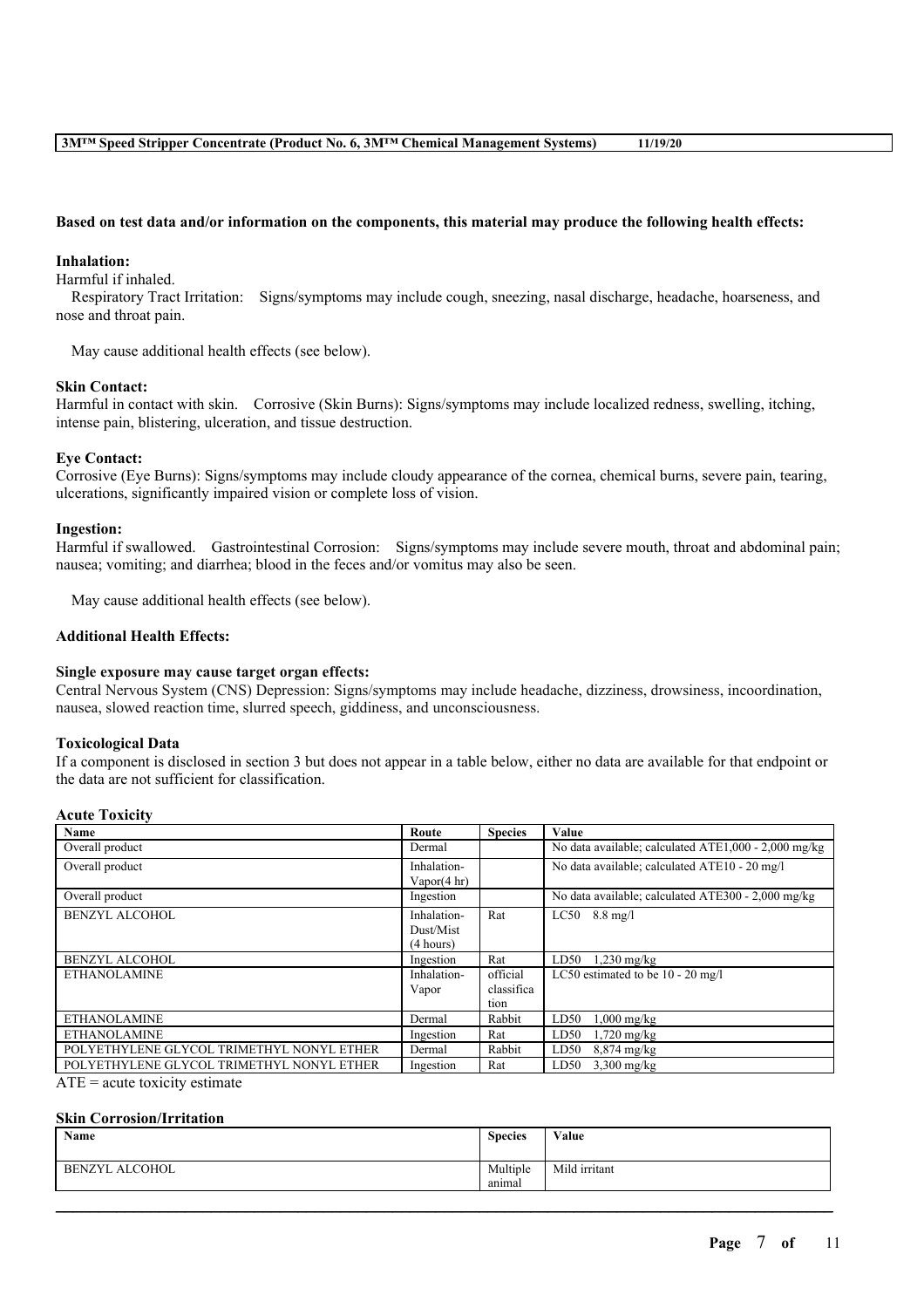|                                                                                  | species |           |
|----------------------------------------------------------------------------------|---------|-----------|
| THANOLAMINE<br><b>DID</b>                                                        | Rabbit  | Corrosive |
| ∟YETHY'<br>LENE GLYCOL<br>ETHYI<br>THER<br><b>TRIME's</b><br><b>NONYI</b><br>POL | Rabbit  | Irritant  |

### **Serious Eye Damage/Irritation**

| Name                                      | <b>Species</b> | Value           |
|-------------------------------------------|----------------|-----------------|
|                                           |                |                 |
| BENZYL ALCOHOL                            | Rabbit         | Severe irritant |
| ETHANOLAMINE                              | Rabbit         | Corrosive       |
| POLYETHYLENE GLYCOL TRIMETHYL NONYL ETHER | Rabbit         | Corrosive       |

### **Skin Sensitization**

| Name                | <b>Species</b> | Value          |
|---------------------|----------------|----------------|
| BENZYL ALCOHOL      | Human          | Not classified |
|                     | and            |                |
|                     | anımal         |                |
| <b>ETHANOLAMINE</b> | Guinea         | Not classified |
|                     | pig            |                |

### **Respiratory Sensitization**

For the component/components, either no data are currently available or the data are not sufficient for classification.

### **Germ Cell Mutagenicity**

| Name                | Route    | Value                                          |
|---------------------|----------|------------------------------------------------|
|                     |          |                                                |
| BENZYL ALCOHOL      | In vivo  | Not mutagenic                                  |
| BENZYL ALCOHOL      | In Vitro | Some positive data exist, but the data are not |
|                     |          | sufficient for classification                  |
| <b>ETHANOLAMINE</b> | In Vitro | Not mutagenic                                  |
| <b>ETHANOLAMINE</b> | In vivo  | Not mutagenic                                  |

### **Carcinogenicity**

| <b>Name</b>    | Route     | <b>Species</b> | Value            |
|----------------|-----------|----------------|------------------|
| BENZYL ALCOHOL | Ingestion | Multiple       | Not carcinogenic |
|                |           | anımal         |                  |
|                |           | species        |                  |

### **Reproductive Toxicity**

# **Reproductive and/or Developmental Effects**

| Name                  | Route     | Value                          | <b>Species</b> | <b>Test Result</b> | Exposure        |
|-----------------------|-----------|--------------------------------|----------------|--------------------|-----------------|
|                       |           |                                |                |                    | <b>Duration</b> |
| <b>BENZYL ALCOHOL</b> | Ingestion | Not classified for development | Mouse          | <b>NOAEL 550</b>   | during          |
|                       |           |                                |                | mg/kg/day          | organogenesi    |
|                       |           |                                |                |                    |                 |
| <b>ETHANOLAMINE</b>   | Dermal    | Not classified for development | Rat            | <b>NOAEL 225</b>   | during          |
|                       |           |                                |                | mg/kg/day          | organogenesi    |
|                       |           |                                |                |                    |                 |
| <b>ETHANOLAMINE</b>   | Ingestion | Not classified for development | Rat            | <b>NOAEL 616</b>   | during          |
|                       |           |                                |                | mg/kg/day          | organogenesi    |
|                       |           |                                |                |                    |                 |

## **Target Organ(s)**

# **Specific Target Organ Toxicity - single exposure**

| Name                  | Route      | Target Organ(s)        | Value                             | <b>Species</b> | <b>Test Result</b> | <b>Exposure</b> |
|-----------------------|------------|------------------------|-----------------------------------|----------------|--------------------|-----------------|
|                       |            |                        |                                   |                |                    | <b>Duration</b> |
| <b>BENZYL ALCOHOL</b> | Inhalation | central nervous        | May cause drowsiness or           |                | <b>NOAEL Not</b>   |                 |
|                       |            | system depression      | dizziness                         |                | available          |                 |
| <b>BENZYL ALCOHOL</b> | Inhalation | respiratory irritation | Some positive data exist, but the |                | <b>NOAEL Not</b>   |                 |
|                       |            |                        | data are not sufficient for       |                | available          |                 |
|                       |            |                        | classification                    |                |                    |                 |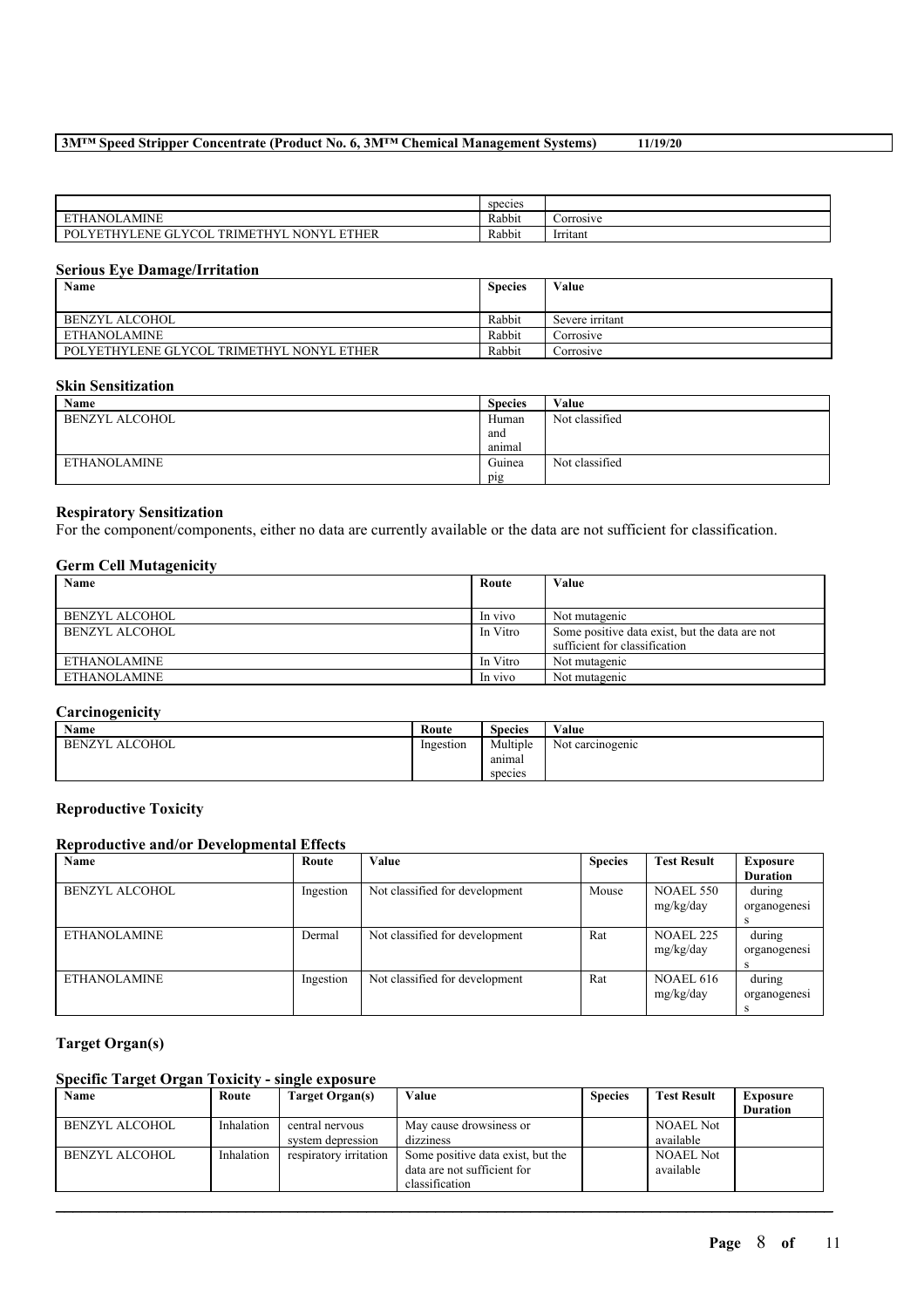| <b>BENZYL ALCOHOL</b> | Ingestion  | central nervous        | May cause drowsiness or           |         | <b>NOAEL Not</b> |  |
|-----------------------|------------|------------------------|-----------------------------------|---------|------------------|--|
|                       |            | system depression      | dizziness                         |         | available        |  |
| <b>ETHANOLAMINE</b>   | Inhalation | respiratory irritation | May cause respiratory irritation  | Human   | <b>NOAEL Not</b> |  |
|                       |            |                        |                                   | and     | available        |  |
|                       |            |                        |                                   | animal  |                  |  |
| <b>POLYETHYLENE</b>   | Inhalation | respiratory irritation | Some positive data exist, but the | similar | <b>NOAEL Not</b> |  |
| GLYCOL TRIMETHYL      |            |                        | data are not sufficient for       | health  | available        |  |
| NONYL ETHER           |            |                        | classification                    | hazards |                  |  |

# **Specific Target Organ Toxicity - repeated exposure**

| Name                                                                 | Route      | <b>Target Organ(s)</b>                                                                | Value          | <b>Species</b>                | <b>Test Result</b>            | <b>Exposure</b><br><b>Duration</b> |
|----------------------------------------------------------------------|------------|---------------------------------------------------------------------------------------|----------------|-------------------------------|-------------------------------|------------------------------------|
| <b>BENZYL ALCOHOL</b>                                                | Ingestion  | endocrine system  <br>muscles   kidney<br>and/or bladder                              | Not classified | Rat                           | <b>NOAEL 400</b><br>mg/kg/day | 13 weeks                           |
| <b>BENZYL ALCOHOL</b>                                                | Ingestion  | nervous system<br>respiratory system                                                  | Not classified | Mouse                         | <b>NOAEL 645</b><br>mg/kg/day | 8 days                             |
| <b>ETHANOLAMINE</b>                                                  | Inhalation | liver   kidney and/or<br>bladder   respiratory<br>system                              | Not classified | Multiple<br>animal<br>species | <b>NOAEL</b><br>$0.656$ mg/l  | 5 weeks                            |
| <b>ETHANOLAMINE</b>                                                  | Ingestion  | hematopoietic<br>system   liver  <br>kidney and/or<br>bladder   respiratory<br>system | Not classified | Rat                           | <b>NOAEL Not</b><br>available |                                    |
| <b>POLYETHYLENE</b><br><b>GLYCOL TRIMETHYL</b><br><b>NONYL ETHER</b> | Ingestion  | liver   kidney and/or<br>bladder                                                      | Not classified | Rat                           | <b>NOAEL</b><br>$1,000$ mg/kg | 89 days                            |

### **Aspiration Hazard**

For the component/components, either no data are currently available or the data are not sufficient for classification.

### Please contact the address or phone number listed on the first page of the SDS for additional toxicological information **on this material and/or its components.**

# **SECTION 12: Ecological information**

### **Ecotoxicological information**

A 3M Product Environmental Data Sheet (PED) is available.

### **Chemical fate information**

A 3M Product Environmental Data Sheet (PED) is available.

# **SECTION 13: Disposal considerations**

### **13.1. Disposal methods**

Dispose of contents/ container in accordance with the local/regional/national/international regulations.

Dispose of waste product in a permitted industrial waste facility. As a disposal alternative, incinerate in a permitted waste incineration facility. Proper destruction may require the use of additional fuel during incineration processes. Empty drums/barrels/containers used for transporting and handling hazardous chemicals (chemical substances/mixtures/preparations classified as Hazardous as per applicable regulations) shall be considered, stored, treated & disposed of as hazardous wastes unless otherwise defined by applicable waste regulations. Consult with the respective regulating authorities to determine the available treatment and disposal facilities.

 $\mathcal{L}_\mathcal{L} = \mathcal{L}_\mathcal{L} = \mathcal{L}_\mathcal{L} = \mathcal{L}_\mathcal{L} = \mathcal{L}_\mathcal{L} = \mathcal{L}_\mathcal{L} = \mathcal{L}_\mathcal{L} = \mathcal{L}_\mathcal{L} = \mathcal{L}_\mathcal{L} = \mathcal{L}_\mathcal{L} = \mathcal{L}_\mathcal{L} = \mathcal{L}_\mathcal{L} = \mathcal{L}_\mathcal{L} = \mathcal{L}_\mathcal{L} = \mathcal{L}_\mathcal{L} = \mathcal{L}_\mathcal{L} = \mathcal{L}_\mathcal{L}$ 

### **EPA Hazardous Waste Number (RCRA):** Not regulated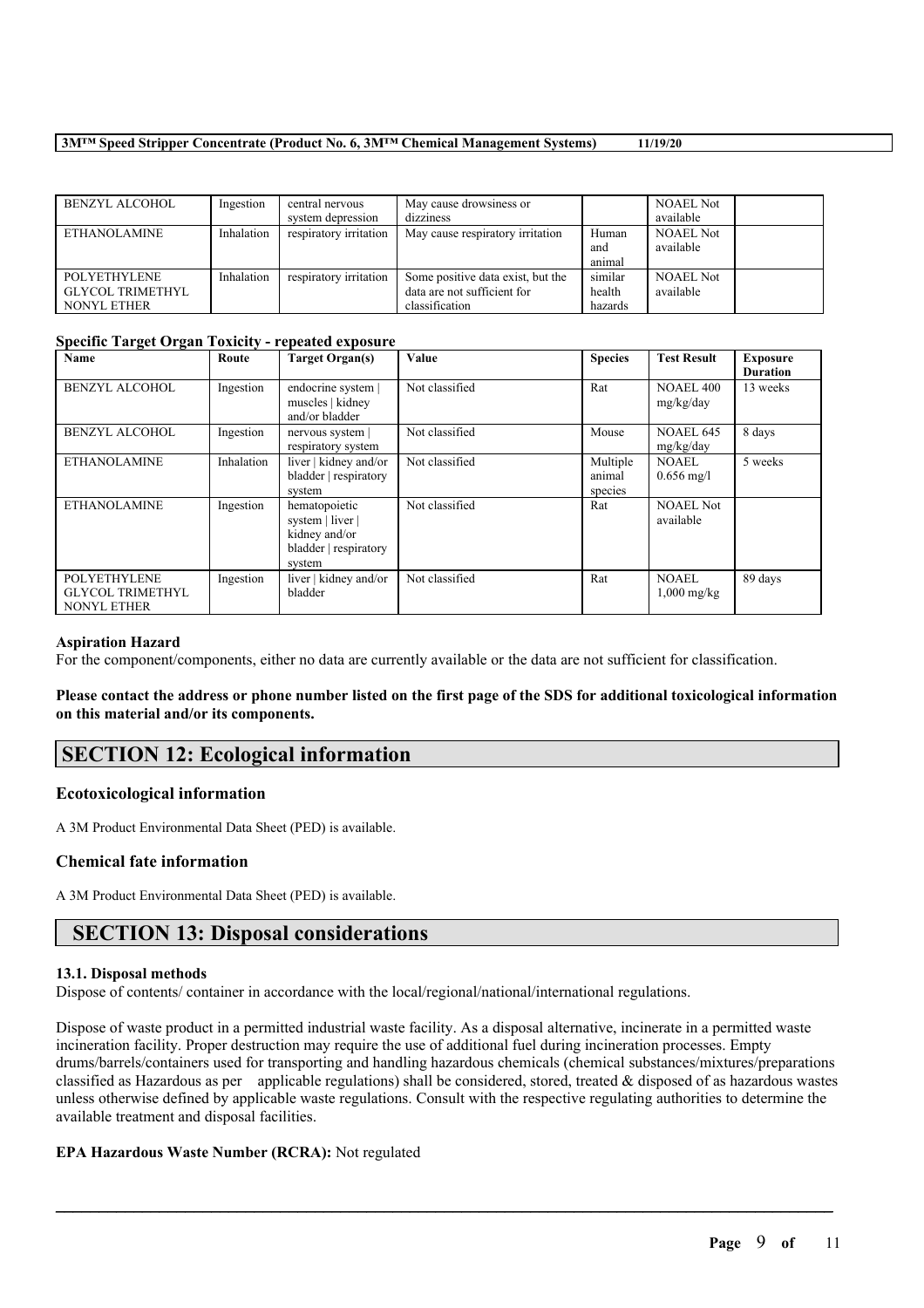# **SECTION 14: Transport Information**

For Transport Information, please visit http://3M.com/Transportinfo or call 1-800-364-3577 or 651-737-6501.

# **SECTION 15: Regulatory information**

# **15.1. US Federal Regulations**

### **EPCRA 311/312 Hazard Classifications:**

**Physical Hazards** Not applicable

| <b>Health Hazards</b>                                        |  |
|--------------------------------------------------------------|--|
| Acute toxicity                                               |  |
| Hazard Not Otherwise Classified (HNOC)                       |  |
| Serious eye damage or eye irritation                         |  |
| Skin Corrosion or Irritation                                 |  |
| Specific target organ toxicity (single or repeated exposure) |  |

# **15.2. State Regulations**

# **15.3. Chemical Inventories**

The components of this material are in compliance with the provisions of Australia National Industrial Chemical Notification and Assessment Scheme (NICNAS). Certain restrictions may apply. Contact the selling division for additional information.

The components of this product are in compliance with the new substance notification requirements of CEPA.

The components of this material are in compliance with the China "Measures on Environmental Management of New Chemical Substance". Certain restrictions may apply. Contact the selling division for additional information.

The components of this material are in compliance with the provisions of Japan Chemical Substance Control Law. Certain restrictions may apply. Contact the selling division for additional information.

The components of this material are in compliance with the provisions of Philippines RA 6969 requirements. Certain restrictions may apply. Contact the selling division for additional information.

The components of this product are in compliance with the chemical notification requirements of TSCA. All required components of this product are listed on the active portion of the TSCA Inventory.

# **15.4. International Regulations**

**This SDS has been prepared to meet the U.S. OSHA Hazard Communication Standard, 29 CFR 1910.1200.**

# **SECTION 16: Other information**

### **NFPA Hazard Classification**

**Health:** 3 **Flammability:** 1 **Instability:** 0 **Special Hazards:** None **Acid/Base:** Alkaline

National Fire Protection Association (NFPA) hazard ratings are designed for use by emergency response personnel to address the hazards that are presented by short-term, acute exposure to a material under conditions of fire, spill, or similar